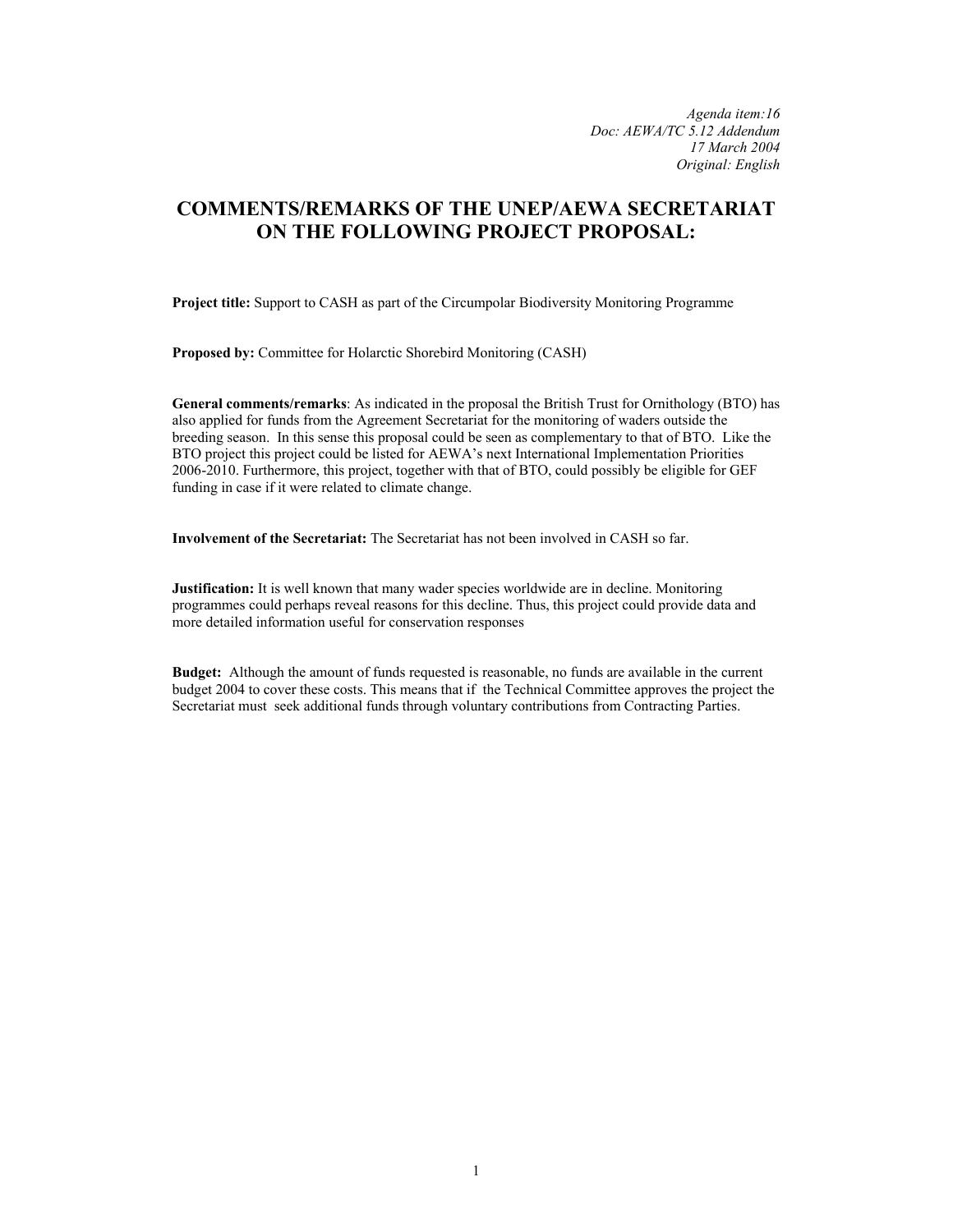

**Funding Proposal for AEWA to support the CHASM as part of the Circumpolar Biodiversity Monitoring Program** 

#### **Background:**

AEWA is one of the three major global flyway areas linked to the Arctic region. The Committee for Holarctic Shorebird Monitoring (CHASM) met in December 2003 near Copenhagen for the first time to discuss the first steps for guiding the implementation of an effective circumpolar program for monitoring Arctic-nesting shorebirds. Such a program should ensure that existing monitoring programs continue to be well coordinated and supported, while simultaneously integrating them into a Holarctic program.

The AEWA region covers a large proportion of the Arctic region and many shorebirds breeding in the Arctic migrate south through this region. In addition to monitoring activities within the Arctic region (e.g., Arctic Birds Breeding Conditions Survey), several initiatives outside the Arctic region occur within AEWA and the other two flyways. Along the migration route and on wintering sites the population size, status and fitness of waders has and is being monitored.

We are soliciting funds to fully develop and implement a circumpolar Arctic-nesting shorebird monitoring program, with an initial focus on coordinating activities within the AEWA flyway. Similar proposals will be proposed for the other flyways. We believe that flyways within the Americas and Asian Pacific could equally contribute in supporting the process towards an enhanced monitoring effort. CHASM is one important component of the Circumpolar Biodiversity Monitoring Program (CBMP), which includes other bird networks such as Anatidae and the Circumpolar Seabird Group. The CBMP contributes to the overall efforts of the global science community by monitoring the loss of biodiversity against the 2010 target, in line with the WSSD declaration in Johannesburg 2002, and the Kuala Lumpur declaration of the CBD CoP in 2004.

## **Rationale**

Monitoring programs allow scientists to assess the status and trends of animals, and to detect and assess the effects of human activities on these same animals. The Arctic region, while generally poor in species diversity, is home to a disproportionately large number of waders. Indeed, roughly 20% of the world's shorebird species and some 30 million of the roughly 100 million individual shorebirds in the world breed in the Arctic. An estimated half of that is migrating along the AEWA region. Population estimates have been derived recently for the 100 biogeographical populations of the 37 most typical Arctic nesting shorebird species. Numerical trends were identified in 52 of these, 12% of which are thought to be increasing, 42% stable, 44% decreasing and 2% probably extinct. All of these Arctic-nesting species migrate to temperate and tropical regions of the globe, and through these migrations, Arcticnesting shorebirds link every continent except Antarctica and visit nearly every country on earth.

Such declines give cause for concern. The loss of shorebird populations or entire species would be directly counter to the stated desire of world leaders to significantly reduce the rate of loss of biological diversity. Arctic-breeding shorebirds are important members of wetland communities. Such habitats are under intense threat from human development and yet support some of the most diverse animal communities on earth. The potential ecological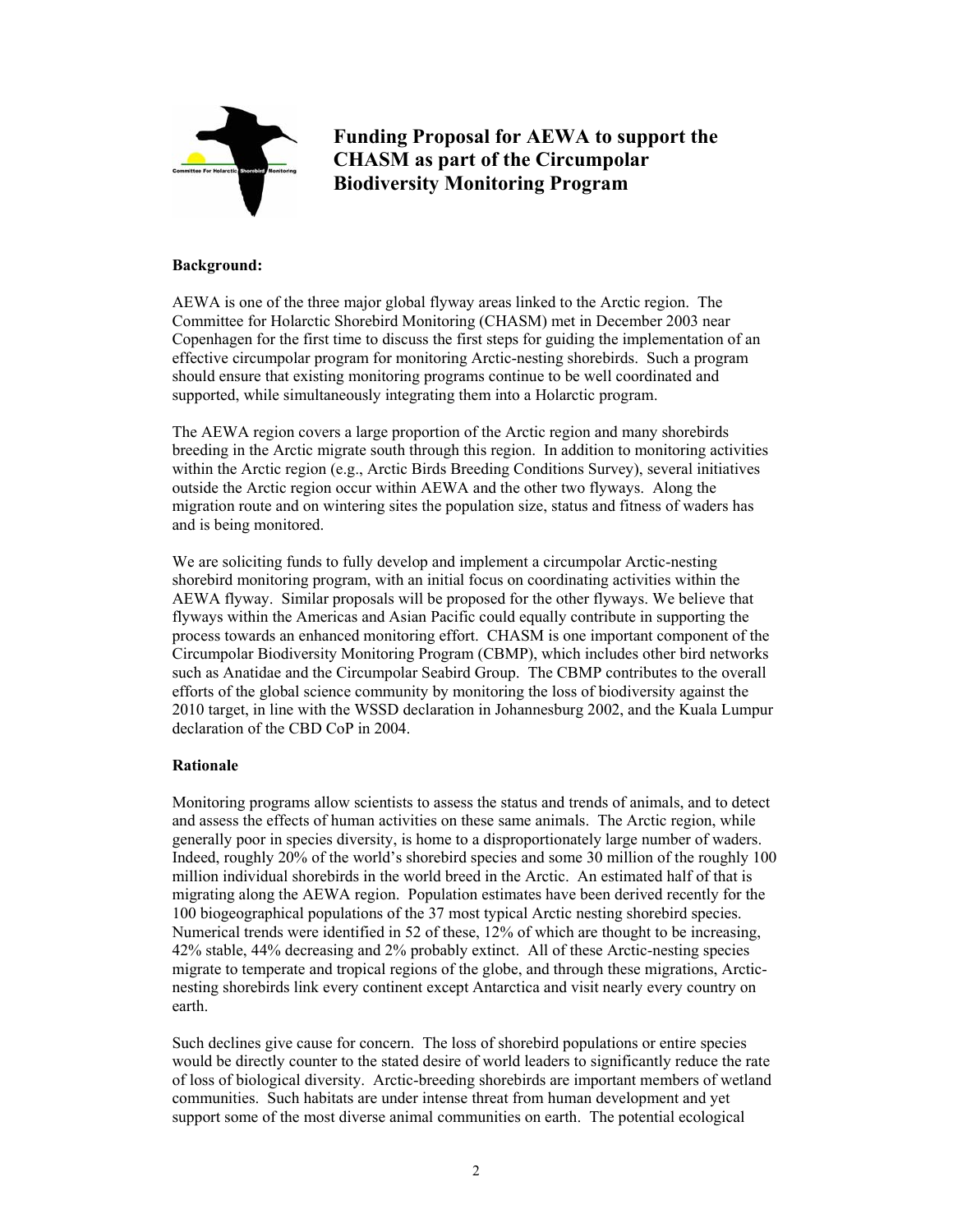impact on the health and integrity of wetlands caused by the disappearance of shorebirds is unknown. The reduction or loss of shorebird populations may be a symptom of habitat degradation, but it may also be a cause of further degradation as well. Because shorebirds are critically dependent upon distinct staging sites spread across many nations and vast latitudinal distances, they effectively integrate, and thus their status reflects, environmental conditions over much of the globe. The essential reproductive activities of Arctic-nesting shorebirds occur in those northern regions of the planet most likely to experience the earliest and most severe effects of global warming. Sea level rise induced by climate change also poses a threat to the inter-tidal areas favoured by these birds outside the breeding season. As long-distance migrants from these threatened habitats, shorebirds may serve as important messengers of global climate change.

### **Activities**

The Copenhagen meeting made big steps towards common circumpolar monitoring of shorebirds. However several important components remain to be settled. The next steps require the establishment of a more formal working group, and the preparation of a monitoring plan that will outline the common standards and tools for comparison and analyses of data on a circumpolar and flyway context. Such an effort will provide a major contribution to the global monitoring effort. At this stage we propose another meeting of the CHASM members that will ensure expertise on the outlined issues (see below) at global level. The time and venue of the meeting has yet to be decided, but will likely occur in conjunction with other meetings of circumpolar nature.

- 1. In an effort to establish a formal shorebird expert group to deal with monitoring and other conservation issues concerning Arctic-nesting shorebirds, we propose to conduct a meeting that will carry on from the work conducted in Copenhagen in December 2003. We will define a terms of reference and elect a governing body to carry this program forward. We will work closely with CAFF and the International Wader Study Group to formally recognize this group.
- 2. To fully develop and implement a circumpolar Arctic-nesting shorebird monitoring program. Such a program requires the preparation of a plan that will include and build upon the existing monitoring programs, such as the Arctic Birds Breeding Conditions Survey (ABBCS) and the Program for Regional and International Shorebird Monitoring (PRISM). Participants of this workshop will focus on the following individual components of the plan.
	- Identification, definition, and encouragement of the collection of a core set of biological variables, including population (e.g., size and structure, seasonal distribution) and demographic (e.g., recruitment and survival) parameters of Arcticnesting shorebirds.
	- Identification of indicators within Arctic-nesting shorebirds based on a set of criteria, such as distribution across the circumpolar Arctic, international obligations, current monitoring activities, degree of endangerment, and available information. Such a prioritisation will assist managers in determining how and where to allocate limited funds, and determine the potential to form international collaborations.
	- Expansion of existing monitoring programs to include environmental factors important for interpreting the trajectories of population trends, including physical and biological parameters, such as climate, habitat, predator, and alternative prey variables.